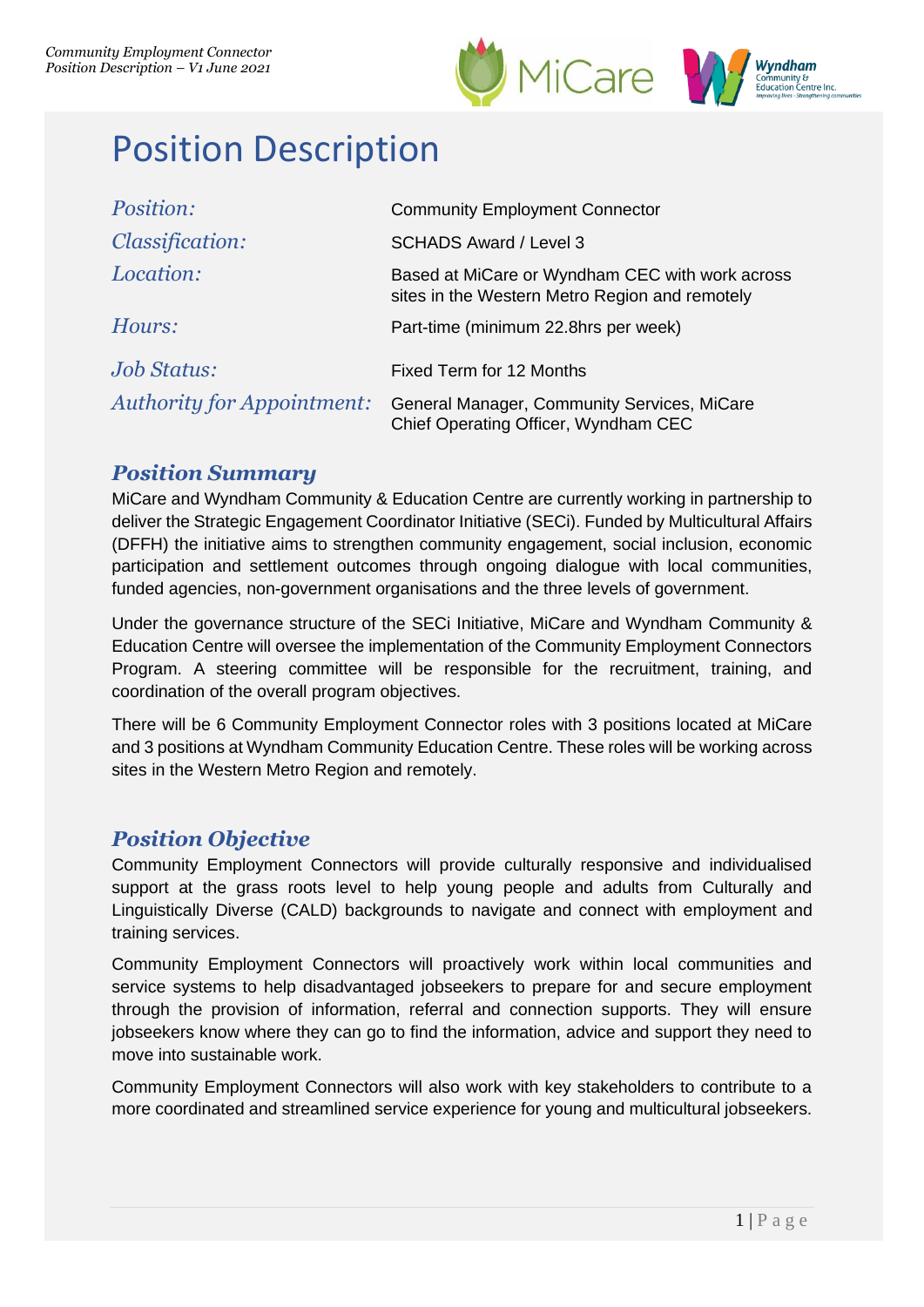



# *Responsibilities*

#### **Community Employment Connector will:**

- **Utilise** community networks and connections to identify young people and adults from CALD backgrounds who need employment-related support.
- **Build** capacity of smaller ethno-specific organisations to improve employment pathways for community members
- **Engage** with local young and CALD jobseekers and others in the community to understand their needs and support options
- **Connect** people with relevant services that can help them prepare for and secure work, including support to manage non-vocational barriers to employment
- **Advocate** on behalf of clients to service providers and employers, if required
- **Collect** regular information and data from participants of the CEC service
- **Follow up** connections and referrals made to other services
- **Attend** initial and ongoing training provided by the Department
- **Follow operational guidelines** (including services standards and procedures for safe delivery of services)
- **Participate** in ongoing networking and professional development with CECs and Jobs Victoria Advocates across the State via Communities of Practice and other opportunities.

# *Key Selection Criteria*

- **Relevant experience**: Previous community engagement and development experience and/or knowledge of best practice community engagement principles and practice, particularly with young people and people from CALD backgrounds
- **High level of interpersonal skills:** Demonstrated ability to understand and identify a range of client needs using a client-centred approach; capacity to deal sensitively and intelligently with difficult issues
- **Strong communication skills:** Demonstrated experience engaging and communicating with groups of people, tailoring communication to suit specific cohorts
- **Negotiation and influence skills:** Ability to influence and gain cooperation of internal and external stakeholders to create and maintain mutually beneficial relationships
- **Adaptation and problem-solving skills**: Demonstrated resilience adapting to changing environments; proposes innovative solutions to identified problems
- **Organisational skills and teamwork:** Ability to effectively plan and manage multiple tasks independently and as part of a team; ability to work collaboratively to achieve outcomes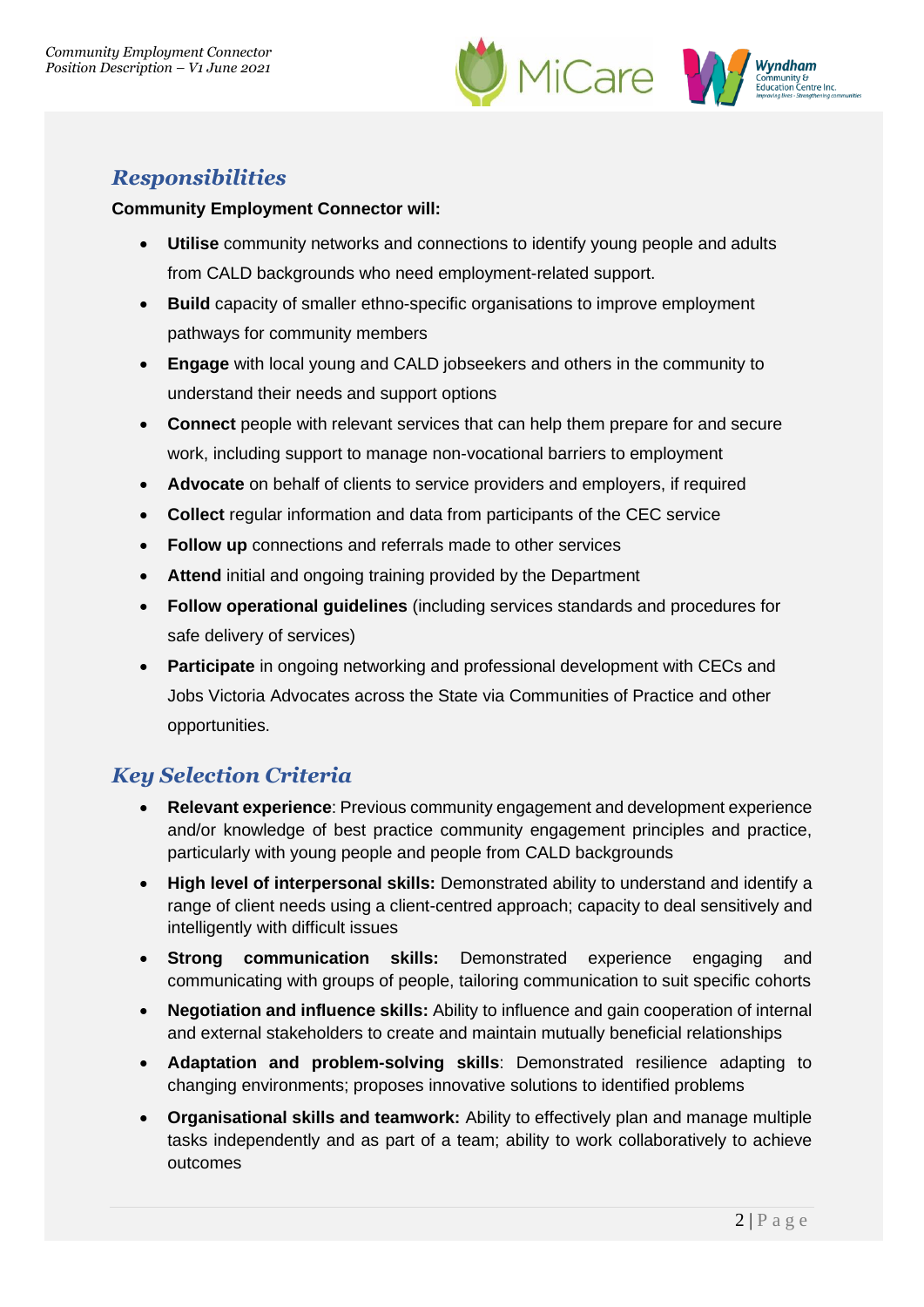



# *Desired Experience / Qualifications*

- Qualification relevant to the role and function of this position
- Sound knowledge and understanding of the employment, education and/or community services system in the Local and/or Western Metropolitan Region would be wellregarded
- Bilingual or multilingual skills relevant to the local community would be well-regarded
- Experience working with CALD communities, including with local community groups and leaders would be well-regarded
- Sound knowledge of computer Microsoft Office skills

## *Teamwork*

It is expected that all staff will attend and participate in staff meetings, and be involved in promoting harmonious work relations with all other employees. As all staff impact on the quality of care provided to clients, it is essential that each member of staff demonstrates willingness and an ability to work as a member of the team.

## *Reporting*

It is expected that all staff maintain employer and client records aligned with organisational privacy policies. Staff are also required to ensure data spreadsheets are updated and maintain documentation of any transport and purchase orders for financial records.

# *Risk and Compliance*

It is expected that staff comply with the reporting requirements and funding contract guidelines for service delivery. It is expected that all staff will keep their knowledge up to date to comply with organisational policies and procedures, legal responsibilities, departmental requirements and the knowledge to perform their duties effectively.

## *Important Notes*

- Successful applicants must have a current Victorian driver's license
- Police checks (international where relevant) & WWCC is mandatory for all staff
- Worksafe Pre- Existing Injury Declarations must be completed by all new staff
- A pre-employment medical assessment may be required
- Salary packaging is available

## *Statement of Commitment*

*As 'child safe' organisations MiCare and Wyndham Community & Education Centre are committed in everyday practice to ensure the safety and wellbeing of all children, at all times.*  We are committed to the cultural safety of Aboriginal and Torres Strait Islander children; children *from culturally and/or linguistically diverse backgrounds; children with a disability; children who identify with a sexual and or gender minority identity.*

*MiCare and Wyndham Community & Education Centre are an Equal Opportunity Employer and encourages people with a disability to apply.*